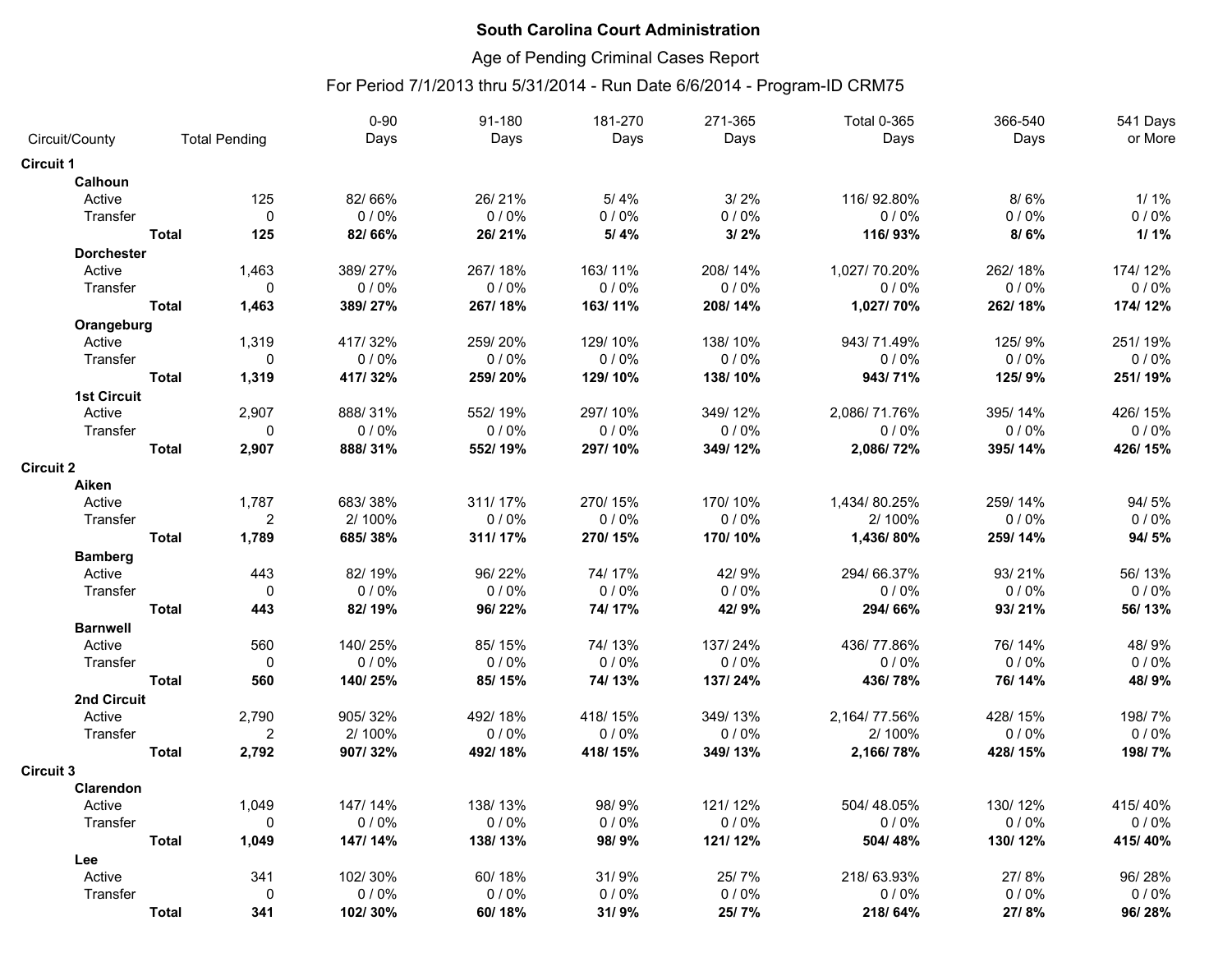### Age of Pending Criminal Cases Report

|                   |              |                      | $0 - 90$  | 91-180    | 181-270   | 271-365 | <b>Total 0-365</b> | 366-540   | 541 Days  |
|-------------------|--------------|----------------------|-----------|-----------|-----------|---------|--------------------|-----------|-----------|
| Circuit/County    |              | <b>Total Pending</b> | Days      | Days      | Days      | Days    | Days               | Days      | or More   |
| <b>Circuit 3</b>  |              |                      |           |           |           |         |                    |           |           |
| <b>Sumter</b>     |              |                      |           |           |           |         |                    |           |           |
| Active            |              | 3,908                | 591/15%   | 431/11%   | 331/8%    | 255/7%  | 1,608/41.15%       | 630/16%   | 1,670/43% |
| Transfer          |              | $\mathbf{0}$         | $0/0\%$   | 0/0%      | $0/0\%$   | 0/0%    | 0/0%               | 0/0%      | 0/0%      |
|                   | <b>Total</b> | 3,908                | 591/15%   | 431/11%   | 331/8%    | 255/7%  | 1,608/41%          | 630/16%   | 1,670/43% |
| Williamsburg      |              |                      |           |           |           |         |                    |           |           |
| Active            |              | 878                  | 210/24%   | 127/14%   | 77/9%     | 59/7%   | 473/53.87%         | 123/14%   | 282/32%   |
| Transfer          |              | $\mathbf 0$          | 0/0%      | 0/0%      | 0/0%      | 0/0%    | $0/0\%$            | $0/0\%$   | 0/0%      |
|                   | <b>Total</b> | 878                  | 210/24%   | 127/14%   | 77/9%     | 59/7%   | 473/54%            | 123/14%   | 282/32%   |
| 3rd Circuit       |              |                      |           |           |           |         |                    |           |           |
| Active            |              | 6,176                | 1,050/17% | 756/12%   | 537/9%    | 460/7%  | 2,803/45.39%       | 910/15%   | 2,463/40% |
| Transfer          |              | 0                    | 0/0%      | 0/0%      | 0/0%      | 0/0%    | 0/0%               | 0/0%      | 0/0%      |
|                   | <b>Total</b> | 6,176                | 1,050/17% | 756/12%   | 537/9%    | 460/7%  | 2,803/45%          | 910/15%   | 2,463/40% |
| <b>Circuit 4</b>  |              |                      |           |           |           |         |                    |           |           |
| Chesterfield      |              |                      |           |           |           |         |                    |           |           |
| Active            |              | 1,022                | 175/17%   | 143/14%   | 106/10%   | 114/11% | 538/52.64%         | 176/17%   | 308/30%   |
| Transfer          |              | $\mathbf{0}$         | 0/0%      | 0/0%      | 0/0%      | 0/0%    | 0/0%               | 0/0%      | 0/0%      |
|                   | <b>Total</b> | 1,022                | 175/17%   | 143/14%   | 106/10%   | 114/11% | 538/53%            | 176/17%   | 308/30%   |
| <b>Darlington</b> |              |                      |           |           |           |         |                    |           |           |
| Active            |              | 3,019                | 764/25%   | 349/12%   | 344/11%   | 237/8%  | 1,694/56.11%       | 336/11%   | 989/33%   |
| Transfer          |              | 0                    | 0/0%      | 0/0%      | 0/0%      | 0/0%    | 0/0%               | 0/0%      | $0/0\%$   |
|                   | <b>Total</b> | 3,019                | 764/25%   | 349/12%   | 344/11%   | 237/8%  | 1,694/56%          | 336/11%   | 989/33%   |
| <b>Dillon</b>     |              |                      |           |           |           |         |                    |           |           |
| Active            |              | 503                  | 180/36%   | 56/11%    | 58/12%    | 44/9%   | 338/67.20%         | 50/10%    | 115/23%   |
| Transfer          |              | 0                    | 0/0%      | 0/0%      | 0/0%      | 0/0%    | 0/0%               | 0/0%      | 0/0%      |
|                   | <b>Total</b> | 503                  | 180/36%   | 56/11%    | 58/12%    | 44/9%   | 338/67%            | 50/10%    | 115/23%   |
| <b>Marlboro</b>   |              |                      |           |           |           |         |                    |           |           |
| Active            |              | 777                  | 230/30%   | 78/10%    | 72/9%     | 129/17% | 509/65.51%         | 83/11%    | 185/24%   |
| Transfer          |              | $\mathbf 0$          | 0/0%      | 0/0%      | $0/0\%$   | 0/0%    | 0/0%               | 0/0%      | $0/0\%$   |
|                   | <b>Total</b> | 777                  | 230/30%   | 78/10%    | 72/9%     | 129/17% | 509/66%            | 83/11%    | 185/24%   |
| 4th circuit       |              |                      |           |           |           |         |                    |           |           |
| Active            |              | 5,321                | 1,349/25% | 626/12%   | 580/11%   | 524/10% | 3,079/57.87%       | 645/12%   | 1,597/30% |
| Transfer          |              | 0                    | 0/0%      | 0/0%      | 0/0%      | 0/0%    | 0/0%               | 0/0%      | 0/0%      |
|                   | <b>Total</b> | 5,321                | 1,349/25% | 626/12%   | 580/11%   | 524/10% | 3,079/58%          | 645/12%   | 1,597/30% |
| <b>Circuit 5</b>  |              |                      |           |           |           |         |                    |           |           |
| Kershaw           |              |                      |           |           |           |         |                    |           |           |
| Active            |              | 1,627                | 324/20%   | 176/11%   | 188/12%   | 164/10% | 852/52.37%         | 214/13%   | 561/34%   |
| Transfer          |              | $\overline{2}$       | 0/0%      | 0/0%      | 0/0%      | 0/0%    | 0/0%               | 0/0%      | 2/100%    |
|                   | <b>Total</b> | 1,629                | 324/20%   | 176/11%   | 188/12%   | 164/10% | 852/52%            | 214/13%   | 563/35%   |
| Richland          |              |                      |           |           |           |         |                    |           |           |
| Active            |              | 8,533                | 1,970/23% | 1,383/16% | 1,071/13% | 821/10% | 5,245/61.47%       | 1,260/15% | 2,028/24% |
| Transfer          |              | $\mathbf 0$          | 0/0%      | 0/0%      | 0/0%      | 0/0%    | 0/0%               | 0/0%      | 0/0%      |
|                   | <b>Total</b> | 8,533                | 1,970/23% | 1,383/16% | 1,071/13% | 821/10% | 5,245/61%          | 1,260/15% | 2,028/24% |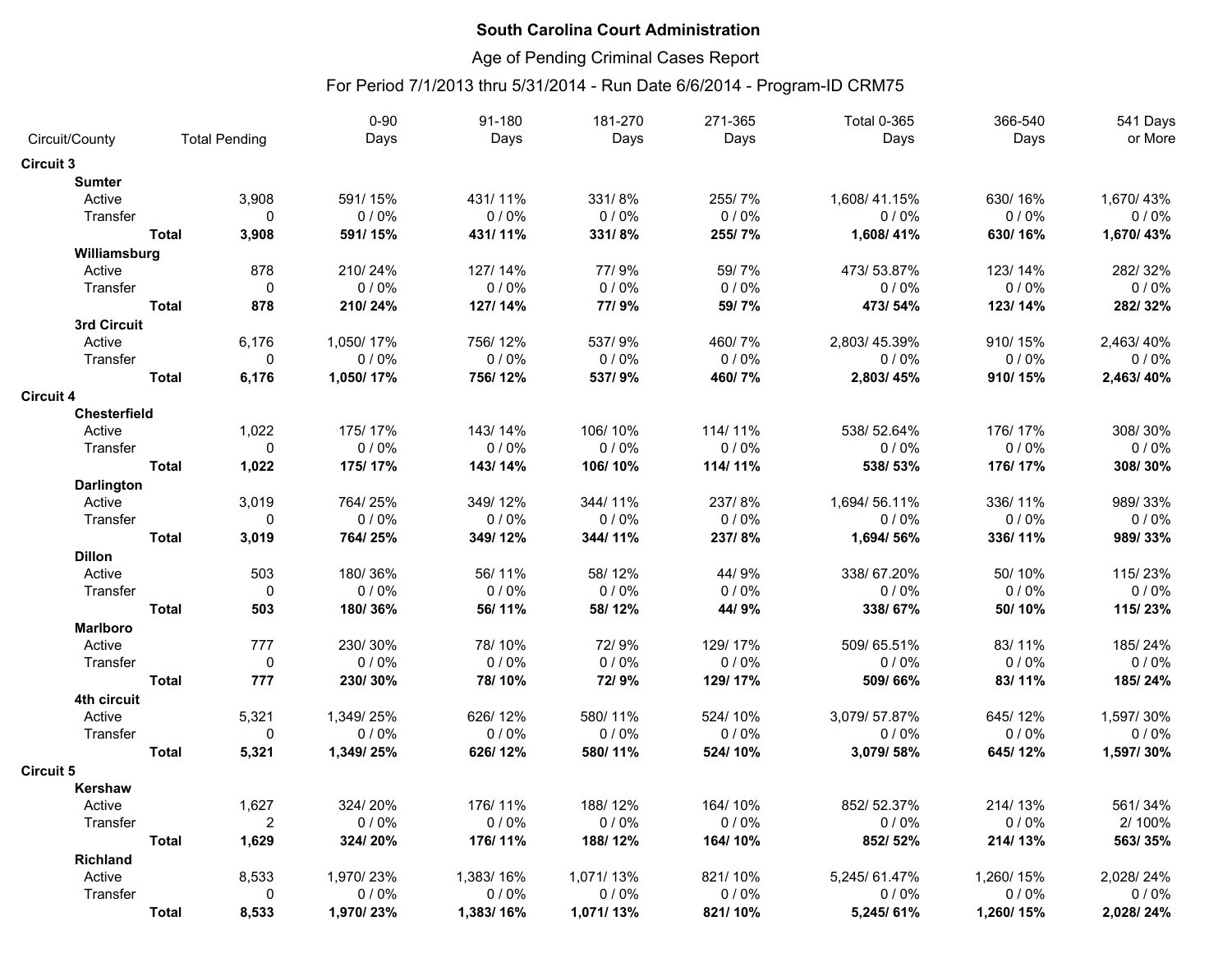### Age of Pending Criminal Cases Report

|                  |              |                      | $0 - 90$  | 91-180    | 181-270   | 271-365 | <b>Total 0-365</b> | 366-540    | 541 Days  |
|------------------|--------------|----------------------|-----------|-----------|-----------|---------|--------------------|------------|-----------|
| Circuit/County   |              | <b>Total Pending</b> | Days      | Days      | Days      | Days    | Days               | Days       | or More   |
| <b>Circuit 5</b> |              |                      |           |           |           |         |                    |            |           |
| 5th circuit      |              |                      |           |           |           |         |                    |            |           |
| Active           |              | 10,160               | 2,294/23% | 1,559/15% | 1,259/12% | 985/10% | 6,097/60.01%       | 1,474/15%  | 2,589/25% |
| Transfer         |              | $\overline{2}$       | 0/0%      | 0/0%      | 0/0%      | 0/0%    | 0/0%               | 0/0%       | 2/100%    |
|                  | <b>Total</b> | 10,162               | 2,294/23% | 1,559/15% | 1,259/12% | 985/10% | 6,097/60%          | 1,474/ 15% | 2,591/25% |
| <b>Circuit 6</b> |              |                      |           |           |           |         |                    |            |           |
| <b>Chester</b>   |              |                      |           |           |           |         |                    |            |           |
| Active           |              | 675                  | 150/22%   | 138/20%   | 115/17%   | 46/7%   | 449/66.52%         | 75/11%     | 151/22%   |
| Transfer         |              | $\mathbf 0$          | 0/0%      | 0/0%      | 0/0%      | 0/0%    | 0/0%               | 0/0%       | 0/0%      |
|                  | <b>Total</b> | 675                  | 150/22%   | 138/20%   | 115/17%   | 46/7%   | 449/67%            | 75/11%     | 151/22%   |
| <b>Fairfield</b> |              |                      |           |           |           |         |                    |            |           |
| Active           |              | 417                  | 67/16%    | 59/14%    | 43/10%    | 21/5%   | 190/45.56%         | 43/10%     | 184/44%   |
| Transfer         |              | $\mathbf 0$          | 0/0%      | 0/0%      | 0/0%      | 0/0%    | 0/0%               | 0/0%       | 0/0%      |
|                  | <b>Total</b> | 417                  | 67/16%    | 59/14%    | 43/10%    | 21/5%   | 190/46%            | 43/10%     | 184/44%   |
| Lancaster        |              |                      |           |           |           |         |                    |            |           |
| Active           |              | 3,967                | 333/8%    | 274/7%    | 305/8%    | 177/4%  | 1,089/27.45%       | 386/10%    | 2,492/63% |
| Transfer         |              | $\mathbf 1$          | 0/0%      | 0/0%      | 0/0%      | 0/0%    | 0/0%               | 0/0%       | 1/100%    |
|                  | <b>Total</b> | 3,968                | 333/8%    | 274/7%    | 305/8%    | 177/4%  | 1,089/27%          | 386/10%    | 2,493/63% |
| 6th circuit      |              |                      |           |           |           |         |                    |            |           |
| Active           |              | 5,059                | 550/11%   | 471/9%    | 463/9%    | 244/5%  | 1,728/34.16%       | 504/10%    | 2,827/56% |
| Transfer         |              | $\mathbf 1$          | 0/0%      | 0/0%      | 0/0%      | 0/0%    | 0/0%               | 0/0%       | 1/100%    |
|                  | <b>Total</b> | 5,060                | 550/11%   | 471/9%    | 463/9%    | 244/5%  | 1,728/34%          | 504/10%    | 2,828/56% |
| <b>Circuit 7</b> |              |                      |           |           |           |         |                    |            |           |
| Cherokee         |              |                      |           |           |           |         |                    |            |           |
| Active           |              | 1,139                | 276/24%   | 282/25%   | 233/20%   | 119/10% | 910/79.89%         | 134/12%    | 95/8%     |
| Transfer         |              | $\Omega$             | 0/0%      | 0/0%      | 0/0%      | 0/0%    | 0/0%               | 0/0%       | 0/0%      |
|                  | <b>Total</b> | 1,139                | 276/24%   | 282/25%   | 233/20%   | 119/10% | 910/80%            | 134/12%    | 95/8%     |
| Spartanburg      |              |                      |           |           |           |         |                    |            |           |
| Active           |              | 6,243                | 1,896/30% | 1,228/20% | 1,094/18% | 749/12% | 4,967/79.56%       | 647/10%    | 629/10%   |
| Transfer         |              | 2                    | 0/0%      | 0/0%      | 0/0%      | 0/0%    | 0/0%               | 0/0%       | 2/100%    |
|                  | <b>Total</b> | 6,245                | 1,896/30% | 1,228/20% | 1,094/18% | 749/12% | 4,967/80%          | 647/10%    | 631/10%   |
| 7th circuit      |              |                      |           |           |           |         |                    |            |           |
| Active           |              | 7,382                | 2,172/29% | 1,510/20% | 1,327/18% | 868/12% | 5,877/79.61%       | 781/11%    | 724/10%   |
| Transfer         |              | $\overline{2}$       | 0/0%      | 0/0%      | 0/0%      | 0/0%    | $0/0\%$            | 0/0%       | 2/100%    |
|                  | <b>Total</b> | 7,384                | 2,172/29% | 1,510/20% | 1,327/18% | 868/12% | 5,877/80%          | 781/11%    | 726/10%   |
| <b>Circuit 8</b> |              |                      |           |           |           |         |                    |            |           |
| <b>Abbeville</b> |              |                      |           |           |           |         |                    |            |           |
| Active           |              | 730                  | 157/22%   | 99/14%    | 149/20%   | 84/12%  | 489/66.99%         | 73/10%     | 168/23%   |
| Transfer         |              | 0                    | 0/0%      | 0/0%      | 0/0%      | 0/0%    | 0/0%               | 0/0%       | 0/0%      |
|                  | <b>Total</b> | 730                  | 157/22%   | 99/14%    | 149/20%   | 84/12%  | 489/67%            | 73/10%     | 168/23%   |
|                  |              |                      |           |           |           |         |                    |            |           |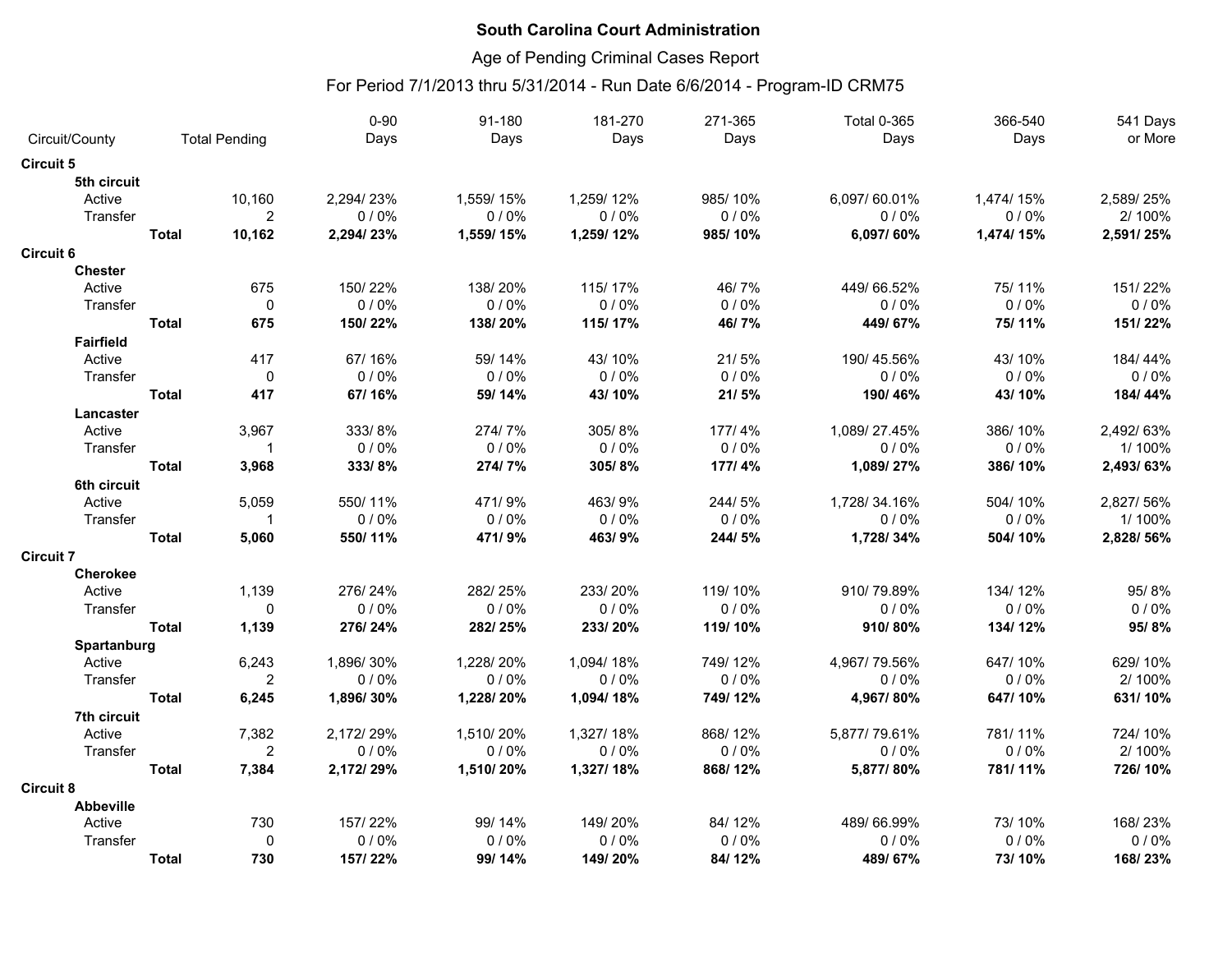### Age of Pending Criminal Cases Report

|                           |                      |              | $0 - 90$  | 91-180    | 181-270   | 271-365   | <b>Total 0-365</b> | 366-540   | 541 Days  |
|---------------------------|----------------------|--------------|-----------|-----------|-----------|-----------|--------------------|-----------|-----------|
| Circuit/County            | <b>Total Pending</b> |              | Days      | Days      | Days      | Days      | Days               | Days      | or More   |
| <b>Circuit 8</b>          |                      |              |           |           |           |           |                    |           |           |
| Greenwood                 |                      |              |           |           |           |           |                    |           |           |
| Active                    |                      | 3,315        | 553/17%   | 545/16%   | 324/10%   | 435/13%   | 1,857/56.02%       | 460/14%   | 998/30%   |
| Transfer                  |                      | $\mathbf{0}$ | $0/0\%$   | 0/0%      | 0/0%      | 0/0%      | 0/0%               | 0/0%      | 0/0%      |
|                           | <b>Total</b>         | 3,315        | 553/17%   | 545/16%   | 324/10%   | 435/13%   | 1,857/56%          | 460/14%   | 998/30%   |
| <b>Laurens</b>            |                      |              |           |           |           |           |                    |           |           |
| Active                    |                      | 4,829        | 802/17%   | 583/12%   | 495/10%   | 424/9%    | 2,304/47.71%       | 691/14%   | 1,834/38% |
| Transfer                  |                      | $\mathbf{0}$ | 0/0%      | $0/0\%$   | 0/0%      | 0/0%      | 0/0%               | 0/0%      | $0/0\%$   |
|                           | <b>Total</b>         | 4,829        | 802/17%   | 583/12%   | 495/10%   | 424/9%    | 2,304/48%          | 691/14%   | 1,834/38% |
| <b>Newberry</b>           |                      |              |           |           |           |           |                    |           |           |
| Active                    |                      | 784          | 138/18%   | 103/13%   | 76/10%    | 44/6%     | 361/46.05%         | 93/12%    | 330/42%   |
| Transfer                  |                      | $\mathbf 0$  | 0/0%      | 0/0%      | 0/0%      | 0/0%      | 0/0%               | 0/0%      | 0/0%      |
|                           | <b>Total</b>         | 784          | 138/18%   | 103/13%   | 76/10%    | 44/6%     | 361/46%            | 93/12%    | 330/42%   |
| 8th circuit               |                      |              |           |           |           |           |                    |           |           |
| Active                    |                      | 9,658        | 1,650/17% | 1,330/14% | 1,044/11% | 987/10%   | 5,011/51.88%       | 1,317/14% | 3,330/34% |
| Transfer                  |                      | $\mathbf 0$  | 0/0%      | 0/0%      | 0/0%      | 0/0%      | 0/0%               | 0/0%      | 0/0%      |
|                           | <b>Total</b>         | 9,658        | 1,650/17% | 1,330/14% | 1,044/11% | 987/10%   | 5,011/52%          | 1,317/14% | 3,330/34% |
|                           |                      |              |           |           |           |           |                    |           |           |
| <b>Circuit 9</b>          |                      |              |           |           |           |           |                    |           |           |
| <b>Berkeley</b><br>Active |                      | 2,756        | 547/20%   | 552/20%   | 354/13%   | 426/15%   | 1,879/68.18%       | 455/17%   | 422/15%   |
| Transfer                  |                      | $\mathbf{0}$ | 0/0%      | 0/0%      | 0/0%      | 0/0%      | 0/0%               | 0/0%      | 0/0%      |
|                           | <b>Total</b>         | 2,756        | 547/20%   | 552/20%   | 354/13%   | 426/15%   |                    | 455/17%   | 422/15%   |
|                           |                      |              |           |           |           |           | 1,879/68%          |           |           |
| <b>Charleston</b>         |                      |              | 2,134/21% |           |           |           |                    |           | 1,456/15% |
| Active                    |                      | 9.973        |           | 1,885/19% | 1,491/15% | 1,322/13% | 6,832/68.50%       | 1,685/17% |           |
| Transfer                  |                      | $\mathbf{0}$ | 0/0%      | 0/0%      | 0/0%      | 0/0%      | 0/0%               | $0/0\%$   | $0/0\%$   |
|                           | <b>Total</b>         | 9,973        | 2,134/21% | 1,885/19% | 1,491/15% | 1,322/13% | 6,832/69%          | 1,685/17% | 1,456/15% |
| 9th circuit               |                      |              |           |           |           |           |                    |           |           |
| Active                    |                      | 12,729       | 2,681/21% | 2,437/19% | 1,845/14% | 1,748/14% | 8,711/68.43%       | 2,140/17% | 1,878/15% |
| Transfer                  |                      | $\mathbf 0$  | 0/0%      | 0/0%      | 0/0%      | 0/0%      | 0/0%               | 0/0%      | 0/0%      |
|                           | <b>Total</b>         | 12,729       | 2,681/21% | 2,437/19% | 1,845/14% | 1,748/14% | 8,711/68%          | 2,140/17% | 1,878/15% |
| <b>Circuit 10</b>         |                      |              |           |           |           |           |                    |           |           |
| Anderson                  |                      |              |           |           |           |           |                    |           |           |
| Active                    |                      | 2,581        | 937/36%   | 534/21%   | 474/18%   | 256/10%   | 2,201/85.28%       | 226/9%    | 154/6%    |
| Transfer                  |                      | $\mathbf 0$  | 0/0%      | 0/0%      | 0/0%      | 0/0%      | 0/0%               | 0/0%      | 0/0%      |
|                           | <b>Total</b>         | 2,581        | 937/36%   | 534/21%   | 474/18%   | 256/10%   | 2,201/85%          | 226/9%    | 154/6%    |
| Oconee                    |                      |              |           |           |           |           |                    |           |           |
| Active                    |                      | 1,950        | 426/22%   | 611/31%   | 267/14%   | 261/13%   | 1,565/80.26%       | 250/13%   | 135/7%    |
| Transfer                  |                      | $\mathbf{0}$ | 0/0%      | 0/0%      | 0/0%      | 0/0%      | 0/0%               | 0/0%      | 0/0%      |
|                           | <b>Total</b>         | 1,950        | 426/22%   | 611/31%   | 267/14%   | 261/13%   | 1,565/80%          | 250/13%   | 135/7%    |
| 10th circuit              |                      |              |           |           |           |           |                    |           |           |
| Active                    |                      | 4,531        | 1,363/30% | 1,145/25% | 741/16%   | 517/11%   | 3,766/83.12%       | 476/11%   | 289/6%    |
| Transfer                  |                      | 0            | 0/0%      | 0/0%      | 0/0%      | 0/0%      | 0/0%               | $0/0\%$   | $0/0\%$   |
|                           | <b>Total</b>         | 4,531        | 1,363/30% | 1,145/25% | 741/16%   | 517/11%   | 3,766/83%          | 476/11%   | 289/6%    |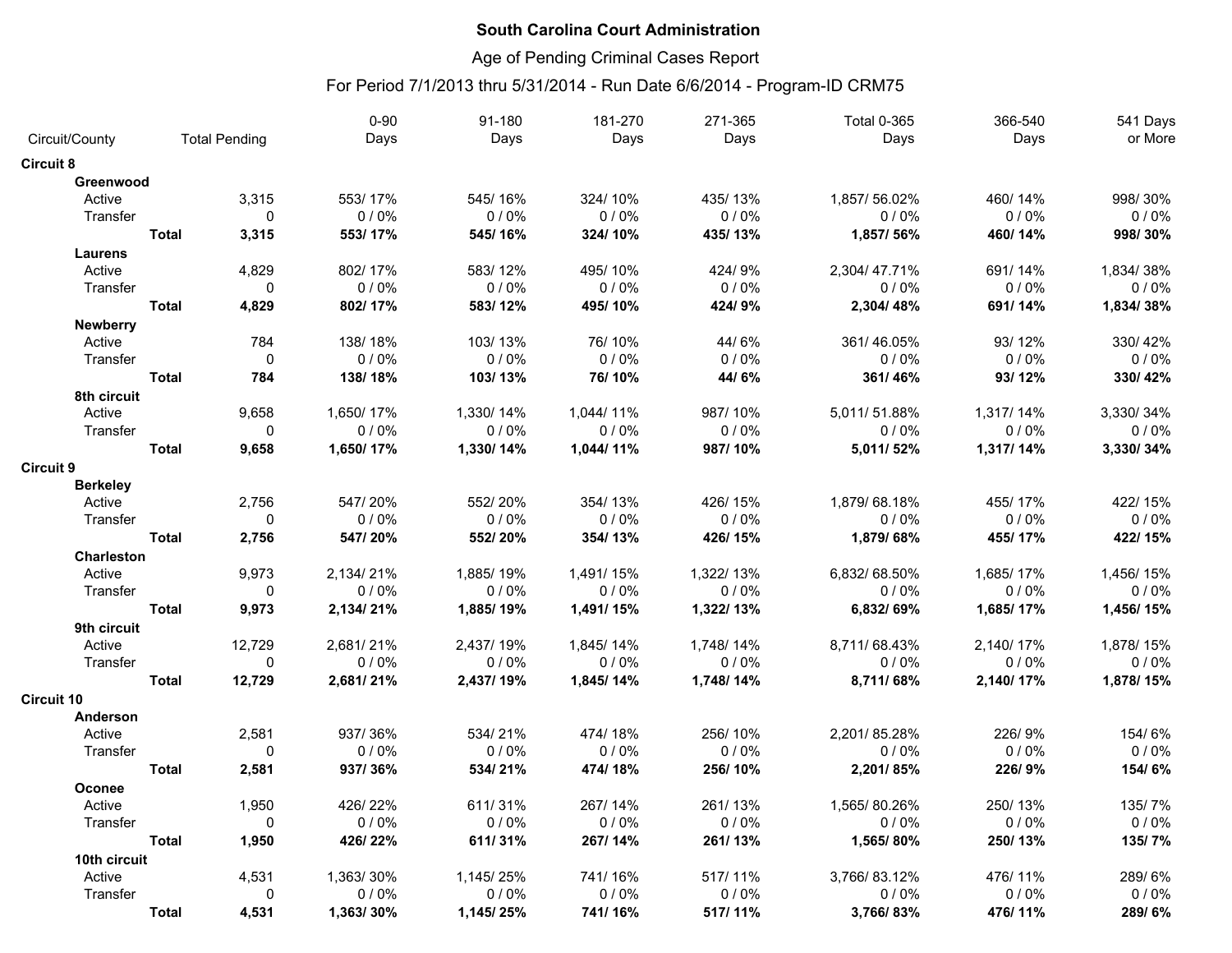### Age of Pending Criminal Cases Report

|                   |              |                      | $0 - 90$  | 91-180    | 181-270   | 271-365   | <b>Total 0-365</b> | 366-540   | 541 Days  |
|-------------------|--------------|----------------------|-----------|-----------|-----------|-----------|--------------------|-----------|-----------|
| Circuit/County    |              | <b>Total Pending</b> | Days      | Days      | Days      | Days      | Days               | Days      | or More   |
| <b>Circuit 11</b> |              |                      |           |           |           |           |                    |           |           |
| <b>Edgefield</b>  |              |                      |           |           |           |           |                    |           |           |
| Active            |              | 247                  | 85/34%    | 29/12%    | 21/9%     | 31/13%    | 166/67.21%         | 37/15%    | 44/18%    |
| Transfer          |              | $\mathbf{0}$         | 0/0%      | $0/0\%$   | 0/0%      | 0/0%      | 0/0%               | 0/0%      | 0/0%      |
|                   | <b>Total</b> | 247                  | 85/34%    | 29/12%    | 21/9%     | 31/13%    | 166/67%            | 37/15%    | 44/18%    |
| Lexington         |              |                      |           |           |           |           |                    |           |           |
| Active            |              | 3,761                | 1,000/27% | 775/21%   | 509/14%   | 437/12%   | 2,721/72.35%       | 383/10%   | 657/17%   |
| Transfer          |              | 0                    | $0/0\%$   | $0/0\%$   | $0/0\%$   | 0/0%      | $0/0\%$            | $0/0\%$   | $0/0\%$   |
|                   | <b>Total</b> | 3,761                | 1,000/27% | 775/21%   | 509/14%   | 437/12%   | 2,721/72%          | 383/10%   | 657/17%   |
| <b>McCormick</b>  |              |                      |           |           |           |           |                    |           |           |
| Active            |              | 127                  | 48/38%    | 15/12%    | 15/12%    | 15/12%    | 93/73.23%          | $1/1\%$   | 33/26%    |
| Transfer          |              | 0                    | 0/0%      | 0/0%      | 0/0%      | 0/0%      | 0/0%               | 0/0%      | 0/0%      |
|                   | <b>Total</b> | 127                  | 48/38%    | 15/12%    | 15/12%    | 15/12%    | 93/73%             | $1/1\%$   | 33/26%    |
| <b>Saluda</b>     |              |                      |           |           |           |           |                    |           |           |
| Active            |              | 225                  | 66/29%    | 46/20%    | 22/10%    | 34/15%    | 168/74.67%         | 21/9%     | 36/16%    |
| Transfer          |              | $\mathbf{0}$         | 0/0%      | $0/0\%$   | 0/0%      | 0/0%      | 0/0%               | 0/0%      | 0/0%      |
|                   | <b>Total</b> | 225                  | 66/29%    | 46/20%    | 22/10%    | 34/15%    | 168/75%            | 21/9%     | 36/16%    |
| 11th circuit      |              |                      |           |           |           |           |                    |           |           |
| Active            |              | 4,360                | 1,199/28% | 865/20%   | 567/13%   | 517/12%   | 3,148/72.20%       | 442/10%   | 770/18%   |
| Transfer          |              | $\mathbf 0$          | 0/0%      | 0/0%      | 0/0%      | 0/0%      | 0/0%               | 0/0%      | 0/0%      |
|                   | <b>Total</b> | 4,360                | 1,199/28% | 865/20%   | 567/13%   | 517/12%   | 3,148/72%          | 442/10%   | 770/18%   |
| <b>Circuit 12</b> |              |                      |           |           |           |           |                    |           |           |
| <b>Florence</b>   |              |                      |           |           |           |           |                    |           |           |
| Active            |              | 2,161                | 719/33%   | 448/21%   | 276/13%   | 264/12%   | 1,707/78.99%       | 288/13%   | 166/8%    |
| Transfer          |              | $\mathbf 0$          | 0/0%      | 0/0%      | 0/0%      | 0/0%      | 0/0%               | 0/0%      | 0/0%      |
|                   | <b>Total</b> | 2,161                | 719/33%   | 448/21%   | 276/13%   | 264/12%   | 1,707/79%          | 288/13%   | 166/8%    |
| <b>Marion</b>     |              |                      |           |           |           |           |                    |           |           |
| Active            |              | 996                  | 101/10%   | 151/15%   | 260/26%   | 92/9%     | 604/60.64%         | 159/16%   | 233/23%   |
| Transfer          |              | $\mathbf 0$          | 0/0%      | $0/0\%$   | 0/0%      | 0/0%      | 0/0%               | 0/0%      | 0/0%      |
|                   | <b>Total</b> | 996                  | 101/10%   | 151/15%   | 260/26%   | 92/9%     | 604/61%            | 159/16%   | 233/23%   |
| 12th circuit      |              |                      |           |           |           |           |                    |           |           |
| Active            |              | 3,157                | 820/26%   | 599/19%   | 536/17%   | 356/11%   | 2,311/73.20%       | 447/14%   | 399/13%   |
| Transfer          |              | $\mathbf{0}$         | 0/0%      | 0/0%      | 0/0%      | 0/0%      | 0/0%               | 0/0%      | 0/0%      |
|                   | <b>Total</b> | 3,157                | 820/26%   | 599/19%   | 536/17%   | 356/11%   | 2,311/73%          | 447/14%   | 399/13%   |
| <b>Circuit 13</b> |              |                      |           |           |           |           |                    |           |           |
| Greenville        |              |                      |           |           |           |           |                    |           |           |
| Active            |              | 14,360               | 3,921/27% | 2,756/19% | 2,329/16% | 1,854/13% | 10,860/75.63%      | 1,954/14% | 1,546/11% |
| Transfer          |              | 129                  | 0/0%      | 16/12%    | 22/17%    | 22/17%    | 60/46.51%          | 31/24%    | 38/29%    |
|                   | <b>Total</b> | 14,489               | 3,921/27% | 2,772/19% | 2,351/16% | 1,876/13% | 10,920/75%         | 1,985/14% | 1,584/11% |
| <b>Pickens</b>    |              |                      |           |           |           |           |                    |           |           |
| Active            |              | 3.617                | 1,047/29% | 794/22%   | 552/15%   | 372/10%   | 2,765/76.44%       | 549/15%   | 303/8%    |
| Transfer          |              | 0                    | 0/0%      | $0/0\%$   | 0/0%      | 0/0%      | 0/0%               | 0/0%      | 0/0%      |
|                   | <b>Total</b> | 3,617                | 1,047/29% | 794/22%   | 552/15%   | 372/10%   | 2,765/76%          | 549/15%   | 303/8%    |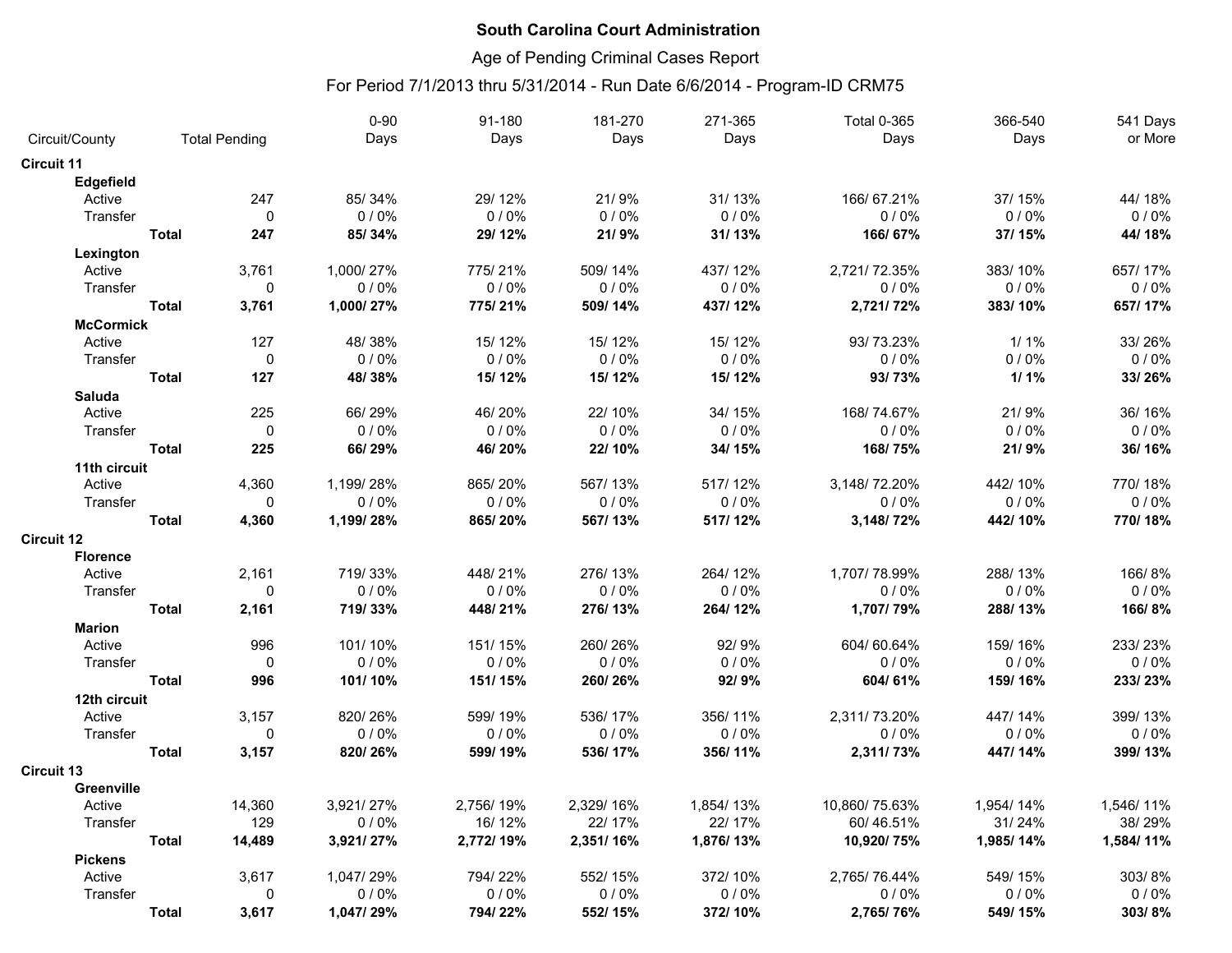### Age of Pending Criminal Cases Report

|                   |              |                      | $0 - 90$  | 91-180    | 181-270   | 271-365   | <b>Total 0-365</b> | 366-540   | 541 Days  |
|-------------------|--------------|----------------------|-----------|-----------|-----------|-----------|--------------------|-----------|-----------|
| Circuit/County    |              | <b>Total Pending</b> | Days      | Days      | Days      | Days      | Days               | Days      | or More   |
| <b>Circuit 13</b> |              |                      |           |           |           |           |                    |           |           |
| 13th circuit      |              |                      |           |           |           |           |                    |           |           |
| Active            |              | 17,977               | 4,968/28% | 3,550/20% | 2,881/16% | 2,226/12% | 13,625/75.79%      | 2,503/14% | 1,849/10% |
| Transfer          |              | 129                  | 0/0%      | 16/12%    | 22/17%    | 22/17%    | 60/46.51%          | 31/24%    | 38/29%    |
|                   | <b>Total</b> | 18,106               | 4,968/27% | 3,566/20% | 2,903/16% | 2,248/12% | 13,685/76%         | 2,534/14% | 1,887/10% |
| <b>Circuit 14</b> |              |                      |           |           |           |           |                    |           |           |
| <b>Allendale</b>  |              |                      |           |           |           |           |                    |           |           |
| Active            |              | 273                  | 72/26%    | 58/21%    | 56/21%    | 27/10%    | 213/78.02%         | 29/11%    | 31/11%    |
| Transfer          |              | $\mathbf 0$          | 0/0%      | 0/0%      | $0/0\%$   | 0/0%      | 0/0%               | 0/0%      | 0/0%      |
|                   | <b>Total</b> | 273                  | 72/26%    | 58/21%    | 56/21%    | 27/10%    | 213/78%            | 29/11%    | 31/11%    |
| <b>Beaufort</b>   |              |                      |           |           |           |           |                    |           |           |
| Active            |              | 1,652                | 419/25%   | 315/19%   | 234/14%   | 152/9%    | 1,120/67.80%       | 213/13%   | 319/19%   |
| Transfer          |              | $\pmb{0}$            | 0/0%      | 0/0%      | 0/0%      | 0/0%      | 0/0%               | 0/0%      | 0/0%      |
|                   | <b>Total</b> | 1,652                | 419/25%   | 315/19%   | 234/14%   | 152/9%    | 1,120/68%          | 213/13%   | 319/19%   |
| Colleton          |              |                      |           |           |           |           |                    |           |           |
| Active            |              | 743                  | 220/30%   | 196/26%   | 99/13%    | 65/9%     | 580/78.06%         | 96/13%    | 67/9%     |
| Transfer          |              | $\mathbf 0$          | 0/0%      | 0/0%      | 0/0%      | 0/0%      | 0/0%               | 0/0%      | 0/0%      |
|                   | <b>Total</b> | 743                  | 220/30%   | 196/26%   | 99/13%    | 65/9%     | 580/78%            | 96/13%    | 67/9%     |
| Hampton           |              |                      |           |           |           |           |                    |           |           |
| Active            |              | 343                  | 96/28%    | 66/19%    | 45/13%    | 66/19%    | 273/79.59%         | 57/17%    | 13/4%     |
| Transfer          |              | $\mathbf 0$          | 0/0%      | 0/0%      | 0/0%      | 0/0%      | 0/0%               | 0/0%      | 0/0%      |
|                   | <b>Total</b> | 343                  | 96/28%    | 66/19%    | 45/13%    | 66/19%    | 273/80%            | 57/17%    | 13/4%     |
| Jasper            |              |                      |           |           |           |           |                    |           |           |
| Active            |              | 455                  | 166/36%   | 94/21%    | 55/12%    | 27/6%     | 342/75.16%         | 61/13%    | 52/11%    |
| Transfer          |              | $\mathbf 0$          | 0/0%      | 0/0%      | 0/0%      | 0/0%      | 0/0%               | $0/0\%$   | 0/0%      |
|                   | <b>Total</b> | 455                  | 166/36%   | 94/21%    | 55/12%    | 27/6%     | 342/75%            | 61/13%    | 52/11%    |
| 14th circuit      |              |                      |           |           |           |           |                    |           |           |
| Active            |              | 3,466                | 973/28%   | 729/21%   | 489/14%   | 337/10%   | 2,528/72.94%       | 456/13%   | 482/14%   |
| Transfer          |              | $\mathbf 0$          | 0/0%      | 0/0%      | 0/0%      | 0/0%      | 0/0%               | 0/0%      | 0/0%      |
|                   | <b>Total</b> | 3,466                | 973/28%   | 729/21%   | 489/14%   | 337/10%   | 2,528/73%          | 456/13%   | 482/14%   |
| <b>Circuit 15</b> |              |                      |           |           |           |           |                    |           |           |
| Georgetown        |              |                      |           |           |           |           |                    |           |           |
| Active            |              | 1,278                | 335/26%   | 221/17%   | 278/22%   | 146/11%   | 980/76.68%         | 135/11%   | 163/13%   |
| Transfer          |              | $\mathbf 0$          | 0/0%      | 0/0%      | 0/0%      | 0/0%      | 0/0%               | 0/0%      | 0/0%      |
|                   | <b>Total</b> | 1,278                | 335/26%   | 221/17%   | 278/22%   | 146/11%   | 980/77%            | 135/11%   | 163/13%   |
| <b>Horry</b>      |              |                      |           |           |           |           |                    |           |           |
| Active            |              | 5,643                | 1,715/30% | 1,253/22% | 922/16%   | 619/11%   | 4,509/79.90%       | 575/10%   | 559/10%   |
| Transfer          |              | $\mathbf 0$          | 0/0%      | 0/0%      | 0/0%      | 0/0%      | 0/0%               | 0/0%      | 0/0%      |
|                   | <b>Total</b> | 5,643                | 1,715/30% | 1,253/22% | 922/16%   | 619/11%   | 4,509/80%          | 575/10%   | 559/10%   |
| 15th circuit      |              |                      |           |           |           |           |                    |           |           |
| Active            |              | 6,921                | 2,050/30% | 1,474/21% | 1,200/17% | 765/11%   | 5,489/79.31%       | 710/10%   | 722/10%   |
| Transfer          |              | 0                    | 0/0%      | 0/0%      | $0/0\%$   | 0/0%      | 0/0%               | $0/0\%$   | $0/0\%$   |
|                   | <b>Total</b> | 6,921                | 2,050/30% | 1,474/21% | 1,200/17% | 765/11%   | 5,489/79%          | 710/10%   | 722/10%   |